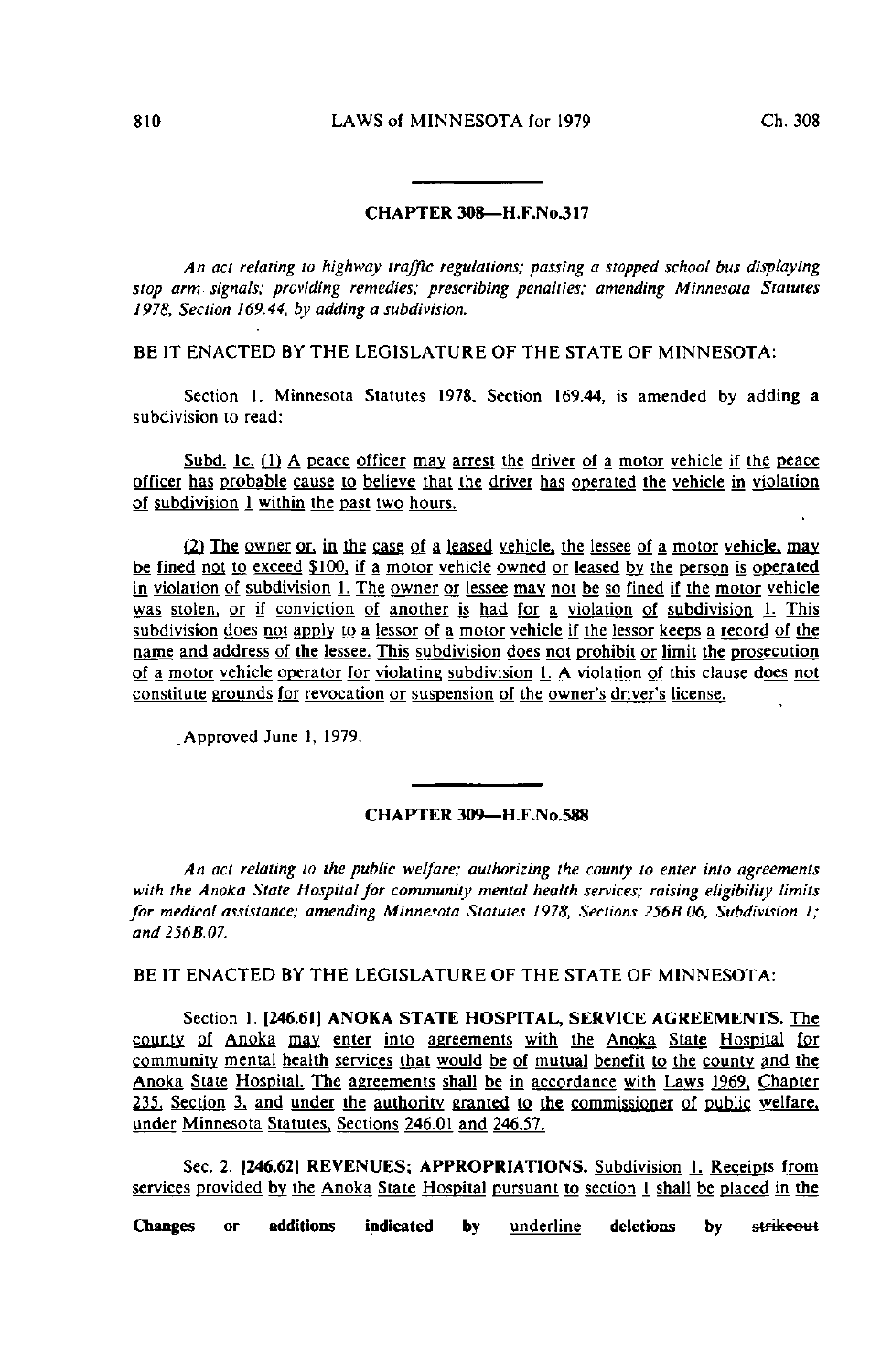general fund. The commissioner of public welfare shall include in his biennial estimate of appropriations, as prescribed in Minnesota Statutes. Section 246.12. an amount of money sufficient for the Anoka State Hospital to provide services pursuant to section  $1$  on an actual cost basis.

Subd. 2. For purposes of section 1, the county of Anoka shall not be subject to the provisions of Minnesota Statutes, Section 246.54.

Sec. 3. [246.63] REPORTS. The commissioner of public welfare shall report annually to the legislature on the effect of the agreements authorized under section I on: Qj The funding of existing programs in Anoka Stale Hospital and on th\_e hospital's cost accounting processes; and (2) Development of other public and private menial health services providers in the county.

Sec. 4. Minnesota Statutes 1978, Section 256B.06, Subdivision 1, is amended to read:

256B.06 ELIGIBILITY REQUIREMENTS. Subdivision 1. Medical assistance may be paid for any person:

(1) Who is eligible for or receiving public assistance under the aid to families with dependent children program; or

(2) Who is eligible for or receiving supplemental security income for the aged, blind and disabled; or

(3) Who except for the amount of income or resources would qualify for supplemental security income for the aged, blind and disabled, or aid to families with dependent children and is in need of medical assistance; or

(4) Who is under 21 years of age and in need of medical care that neither he nor his relatives responsible under sections 256B.01 to 256B.26 are financially able to provide; OT

(5) Who is residing in a hospital for treatment of mental disease or tuberculosis and is 65 years of age or older and without means sufficient to pay the per capita hospital charge; and

(6) Who resides in Minnesota, or, if absent from the state, is deemed to be a resident of Minnesota in accordance with the regulations of the state agency; and

(7) Who alone, or together with his spouse, does not have net equity in own real property used as a home in excess of \$25,000 or other than the homestead. Real estate not used as a home which may not be retained unless it produces net income applicable to the family's needs or which the family is making a continuing effort to sell it at a fair and reasonable price. The commissioner of public welfare shall annually adjust the limitation on net equity in real property used as a home by the same percentage as the homestead base value index provided in section 273.122, subdivision 2; and

Changes or additions indicated by underline deletions by strikeout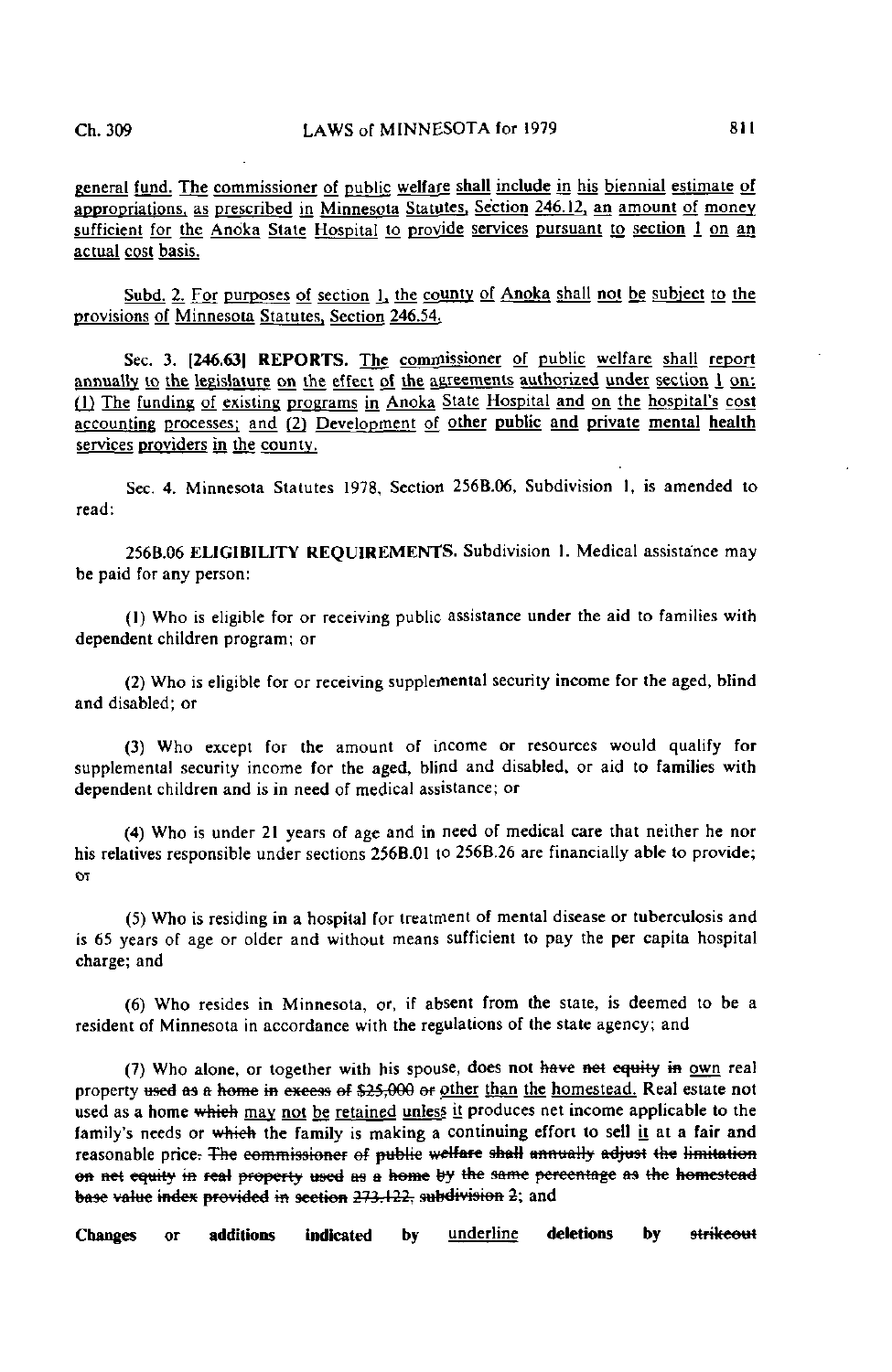$(8)$  Who, if single, does not have more than  $$759$  \$2,000 in cash or liquid assets, plus £150 for each additional legal dependent or, if married, whose cash or liquid assets do not exceed \$1;000 plus \$150 for each additional legal dependent \$10,000, except that the value of the homestead and one automobile the market value of which does not exceed \$1,650 shall be disregarded; and

(9) Who has or anticipates receiving an annual income not in excess of \$2,600 for a single person, or \$3,250 for two family members (man and wife, parent and child, or two siblings), plus \$625 for each additional legal dependent, or who has income in excess of these maxima and in the month of application, or during the three months prior to the month of application, incurs expenses for medical care that total more than one-half of the annual excess income in accordance with the regulations of the state agency. In computing income to determine eligibility of persons who are not residents of long term care facilities, the commissioner shall, beginning in July 1979, disregard increases in income of social security or supplementary security income recipients due solely to increases required by sections 215(i) and 1617 of the social security act. In excess income cases, eligibility shall be limited to a period of six months beginning with the first of the month in which these medical obligations are first incurred.

(10) Who has continuing monthly expenses for medical care that are more than the amount of his excess income, computed on a monthly basis, in which case eligibility may be established before the total income obligation referred to in the preceding paragraph is incurred, and medical assistance payments may be made to cover the monthly unmet medical need. In licensed nursing home and state hospital cases, income over and above that required for justified needs, determined pursuant to a schedule of contributions established by the commissioner of public welfare, is to be applied to the cost of institutional care. The commissioner of public welfare may establish a schedule of contributions to be made by the spouse of a nursing home resident to the cost of care and shall seek a waiver from federal regulations which establish the amount required to be contributed by either spouse when one spouse is a nursing home resident; and

(11) Who has applied or agrees to apply all proceeds received or receivable by him or his spouse from automobile accident coverage and private health care coverage to the costs of medical care for himself, his spouse, and children. The state agency may require from any applicant or recipient of medical assistance the assignment of any rights accruing under private health care coverage. Any rights or amounts so assigned shall be applied against the cost of medical care paid for under this chapter. Any assignment shall not be effective as to benefits paid or provided under automobile accident coverage and private health care coverage prior to receipt of the assignment by the person or organization providing the benefits.

Sec. 5. Minnesota Statutes 1978, Section 256B.07, is amended to read:

256B.07 EXCEPTIONS IN DETERMINING RESOURCES. A local agency may, within the scope of regulations set by the commissioner of public welfare, waive the requirement of liquidation of excess assets when the liquidation would cause undue hardship. Household goods and furniture in use in the home, wearing apparel, insurance policies with cash surrender value not in excess of  $$1,900$   $$1,500$  per insured person,

Changes or additions indicated by underline deletions by strikeout